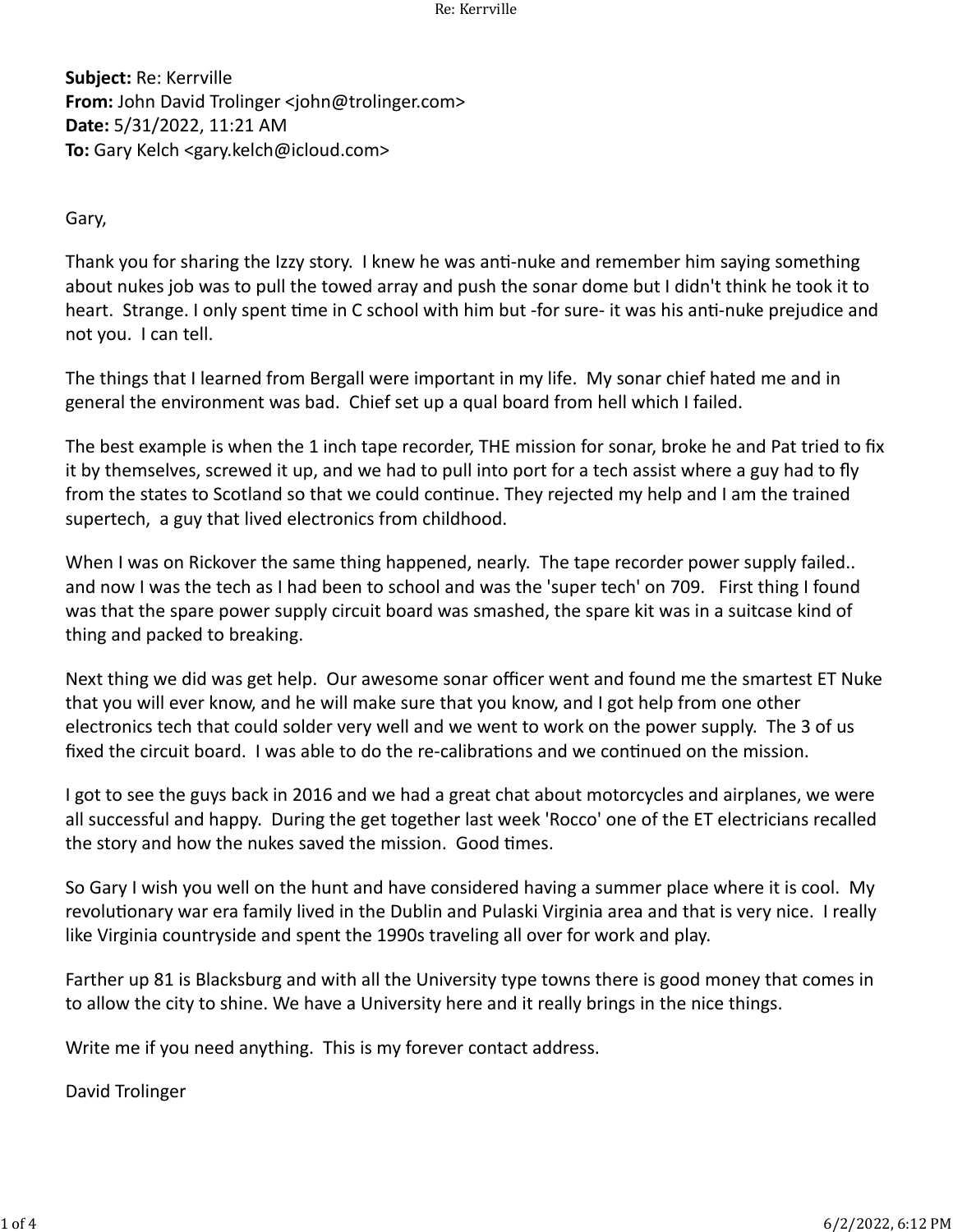## Re: Kerrville

## On 5/30/2022 7:10 PM, Gary Kelch wrote:

Dave,

 Thanks for the reply and the info on the area. I will definitely check the lake hills. Texas is not out of the running, but we are finding property cost and property tax much more favorable in Tennessee.

 WRT Izzy the only real story I can relate is, he did not like me. He did not generally like nukes and some how I ended up on his special nuke list. Did not go out of his way to get at me, but certainly would not give me the time of day. Don't know what I did, if anything, to piss him off.

Gary

On May 30, 2022, at 11:15 AM, John David Trolinger [<john@trolinger.com>](mailto:john@trolinger.com) wrote:

Being a veteran gets you a lot here. It is not like Norfolk or DC where you are just another vet with some basic services. In Kerrville the streets were renamed for veterans. When I go places and wear my Bergall ball cap I get discounts and thank yous, even out on the river trail. When our submariners group was meeting people would buy us lunch.

Kerrville and Kerr county. Myself, brother, uncle, parents, grandfather, and his father retired here after the Army/Navy/working lives. I moved back in 2003 when dad had prostate cancer and then worked for the county government.

My family place is out West and my brother just retired. My parents are still alive and live there too. It is on the river but remote and the state highway traffic constant. A lot of people have moved into the Hunt Texas area but it is too far from stuff for me and Jane.

I exercise every day and like to go running. Sometimes I fly to another airport and then run so I see the area. Kerrville has the best parks and recreation of anywhere outside of San Antonio. Some locals complain about all the money spent but the river trail and the parks are just awesome and I tell the workers and staff anytime that I see them around.

The Kerrville VA is basic and mostly a nursing home. My father uses the VA and must go to San Antonio for any actual medical services including diagnostics. The VA calls ambulances from the city with any major medical case. Not good. Maybe that will change back around again but I do not see it.

Growth here in the city and county is very limited. A few houses are built in town each year and the plots and plats don't change much. Very different from Boerne or over in the Austin suburbs like Burnet. New construction people buy land and build. I think that there is one development in the works and it is small. Water constricts the growth here and always will.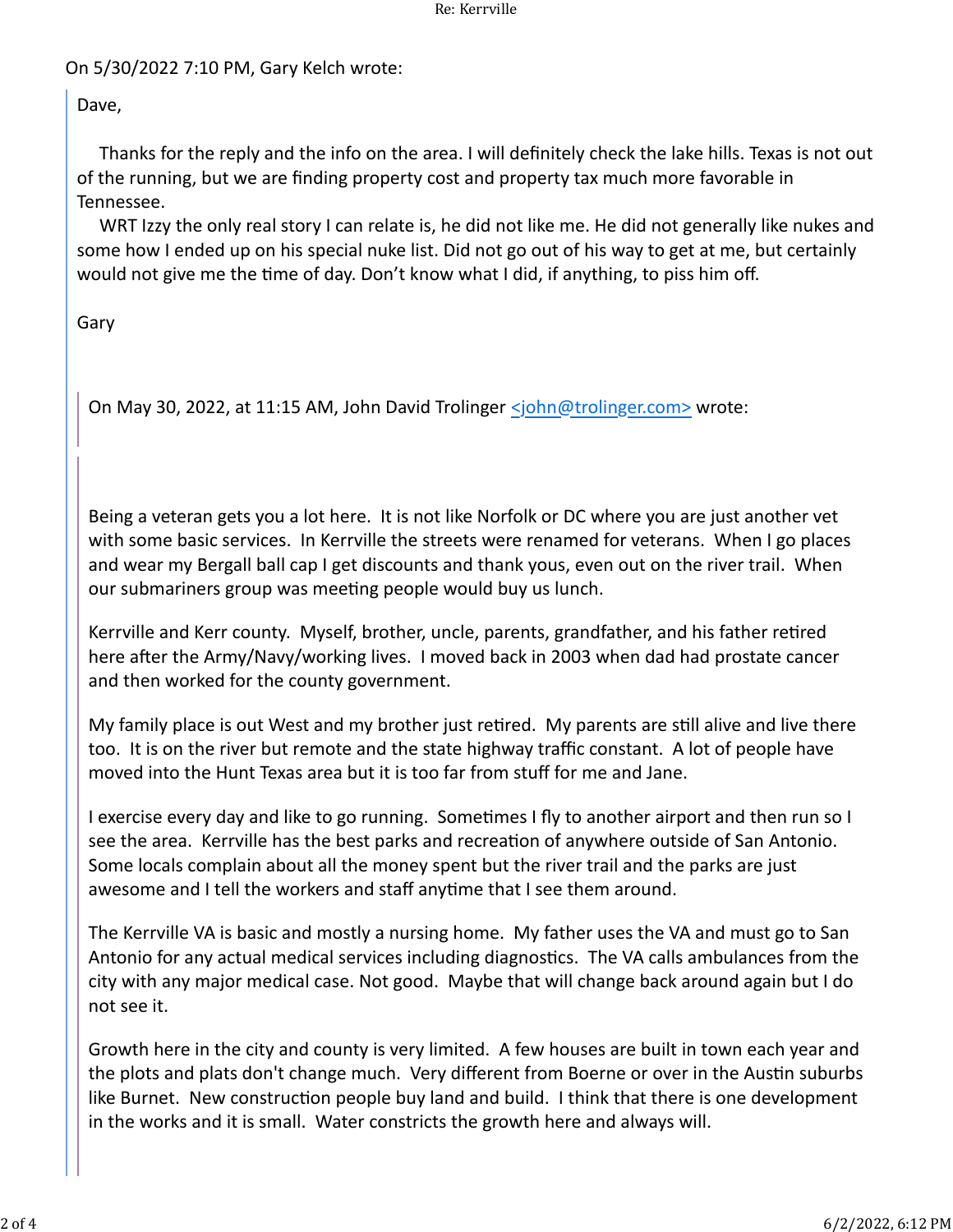With that Kerrville and the area are not good and lack badly in services. When I went to build a new ham radio tower in February for example I could not find hired help and had to order concrete from Fredericksburg where the old Germans have work ethics.

Fredericksburg, Harper, Tierra Linda are all small and good places. The people that I know in those areas are well off and made good choices in advance of retirement. Not many outsiders and those assimilate to the politics and life.

I just went running and thought of some bullet point kind of things:

The elections department here has been bribed and controlled by facebook. In 2008 I saw massive mail-in votes and this has continued. This is first hand from me as I was an elecction official, the one that entered and posted the results of every election.

The area is experiencing 20 percent inflation. I thought that I had planned well and that SS would take care of the inflation but I was off my a couple years. Free money from the fed is apparently not free.

The county and city governments this year have been bought by the feds with covid money. Communism is here. I know this first hand. There is a book of rules and regulations that they just signed onto and things are not good. If you are in the club you will be well off.

The year before I retired I started wearing my ball cap at work and lots of people did not know that I was on submarines so it was nice to show the flag as it were.

The county formed a veteran' office after I started as IT director. Myself, the county judge, and two department heads were the few veterans and one year the newspaper noted that one day.

Local submariners group meets once a month. One of the guys installed the sonar system on Bergall. Another guy, DBF type, wears an 'I hate Rickover ball cap.' Small world.

The ham radio club has huge meetings. Not sure what they do all the time but the meetings and clubhouse are great.

This is a good place if you are self-reliant for example when the electricity in Texas was out for most of five days I found out who was really prepared. I had enough fuel for my generator by going and draining the tanks on my airplane and all the ham radio stuff but there was almost no activity. The city did keep the water and gas flowing so that was nice.

If you go to war and come home in a box even as a PFC you will get a parade and a street named. The main N-S streets are named for soldiers. The E-W road is Veterans Memorial, the loop is dedicated to war vets. There is a significant memorial at the courthouse and in November a parade and ceremony at same.

That is the stuff I can think of for now but ask any questions or come and visit anytime.

Send me an old picture of Izzy and or the boat and you.